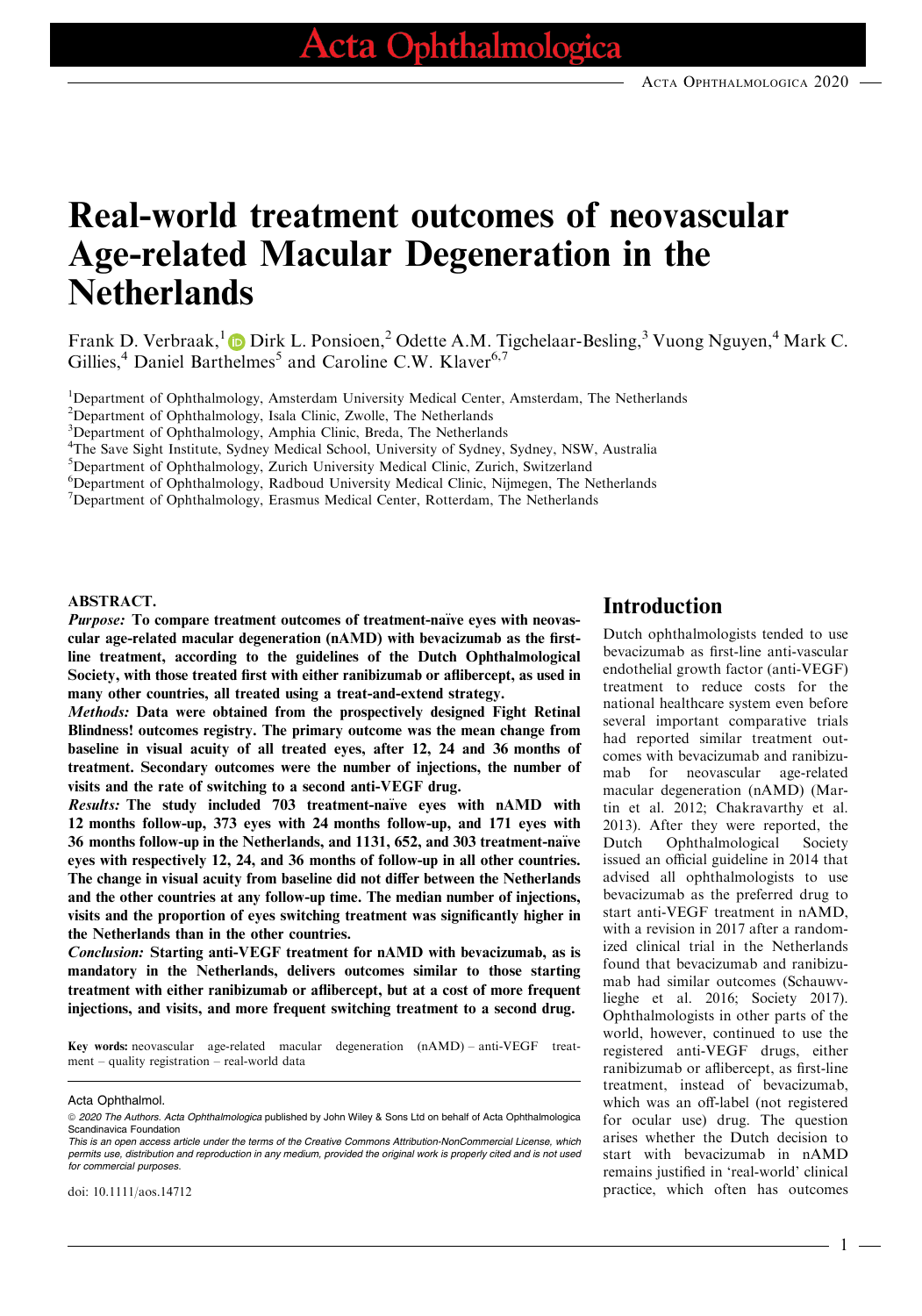that are different from those of randomized clinical trials.

One way to evaluate this is to compare data from a registry of anti-VEGF treatment in nAMD patients from the Netherlands with other countries with different treatment regimens. A number of ophthalmological centres in the Netherlands began to use the nAMD module of the Fight Retinal Blindness! Registry in 2015. This database records real-world treatment outcomes in patients with nAMD during routine clinical practice through a webbased interface (Gillies et al., 2014b,). The registry, which has been endorsed by ICHOM (International Consortium for Health Outcomes Measurements) to collect their minimum, patient-centred treatment outcomes of nAMD, is used in Australia, New Zealand, Switzerland and a growing number of other countries (Rodrigues et al. 2016).

In the present study, 12, 24 and 36 months results of the treatment of people with nAMD who were treated in the participating FRB! centres in the Netherlands, starting with bevacizumab, were compared to those of centres in other countries, also using the FRB! registry, where treatment was started with either ranibizumab or aflibercept. In addition, to prove the value of benchmarking with the FRB! registry, a comparison was made between one of the Dutch participating centres and all other participating centres in the Netherlands.

# **Methods**

#### Data source

Thirteen centres in the Netherlands started using the FRB! registry for the treatment of wet AMD in 2015. New patients were immediately entered consecutively at all participating centres, and some centres chose to also 'back enter' data on patients who started treatment before 2015. For this study, only patients starting their treatment in 2016 and onward were included in order to prevent selectively entered data.

The mandatory, patient-centred, minimum FRB! dataset was entered through a web-based interface (Nguyen et al. 2020).

The FRB! System collected the following data for each patient visit: the number of letters read on a logarithm of the minimum angle of resolution VA

chart (best of corrected, uncorrected or pinhole visual acuity); the drug given; activity of the choroidal neovascular lesion as judged by the treating ophthalmologist based on fundoscopy, OCT or FA alone or in combination (an active lesion was defined as presence of intra- or subretinal fluid on OCT, detection of a fresh haemorrhage, or leakage on FA), presence of macular atrophy or fibrosis or pigment epithelial detachment and ocular adverse events. At baseline, in addition, any previous treatment (all eyes in the present study were treatment-naive), lesion subtype based on imaging and lesion size (greatest linear dimension, on FA or OCT) was recorded (Bhandari et al. 2020; Gillies et al., 2020a,2020b; Nguyen et al. 2020).

#### **Participants**

Due to its noninterventional character, approval of the use of the registry was not needed according to the Medical Ethics Committee of the Academic Medical University Centre, the Netherlands. All patients had to sign an informed consent before data were entered in the registry. The FRB! project adhered to the tenets of the Declaration of Helsinki.

Treatment-naïve eyes with nAMD that were registered into the FRB! database in the Netherlands from January 2016 onwards that received bevacizumab at the start of the treatment as required by the Dutch guideline, with at least 12, 24 or 36 months of followup, were included in this study. Patients entering the registry up until 1 January 2019 were considered for the 12-month end-point, 1 January 2018 for the 24-month end-point, and 1 January 2017 for the 36-month endpoint to accurately determine the completion and dropout rate.

These eyes were compared to all the treatment-naïve eyes with nAMD, registered in the FRB! registry in the same time period that were treated in Australia, New Zealand or Switzerland (hereafter referred to as 'rest of FRB!'), and started treatment with either ranibizumab or aflibercept with identical follow-up periods. We also made the same comparison between one of the participating centres, which entered the highest number of patients, in the Netherlands and all the other Dutch centres.

#### Outcome measures

The primary outcome measure was the change in VA from baseline at 12, 24 and 36 months. Secondary outcomes included the number of injections, the number of visits and the number of patients switching to another anti-VEGF drug during the 36 months follow-up period.

#### Statistical analysis

All analyses were performed using R version 4.0.0 (R Project – The R Foundation for Statistical Computing, Vienna, Austria). Descriptive statistics included mean, standard deviation (SD), median, range, quartiles and percentages where appropriate.

A LOESS (locally estimated scatterplot smoothing) curve was used to plot the visual acuity over time (Cleveland 2017). Unadjusted outcomes were compared using t-tests and chi-squared tests where appropriate. Adjusted change in VA was compared using mixed-effects regression models. The number of injections and visits was compared using generalized Poisson regression models with an offset for log days of follow-up. Analyses of time to switching to another anti-VEGF drug were performed using Cox proportional hazards models. All models included adjustments for age and VA at baseline (fixed effects) and nesting of outcomes within doctors (for the Netherlands versus rest of FRB! analysis only) and patients with both eyes included (random effects).

# Results

#### The Netherlands versus the rest of FRB!

This study included 703/851 eyes (17% dropout rate) from 623/748 patients treated at the participating centres in the Netherlands with at least 12 months follow-up, 373/526 eyes (29% dropout rate) from 331/462 patients with at least 24 months follow-up, and 171/249 eyes (31% dropout rate) from 153/225 patients with at least 36 months follow-up. From the rest of FRB! cohort, 1131/1448 treatment-naïve eyes  $(22\%$  dropout rate) from 1009/1279 patients were included with at least 12 months follow-up, 652/ 1014 eyes (36% dropout rate) from 594/918 patients with at least

 $-2 -$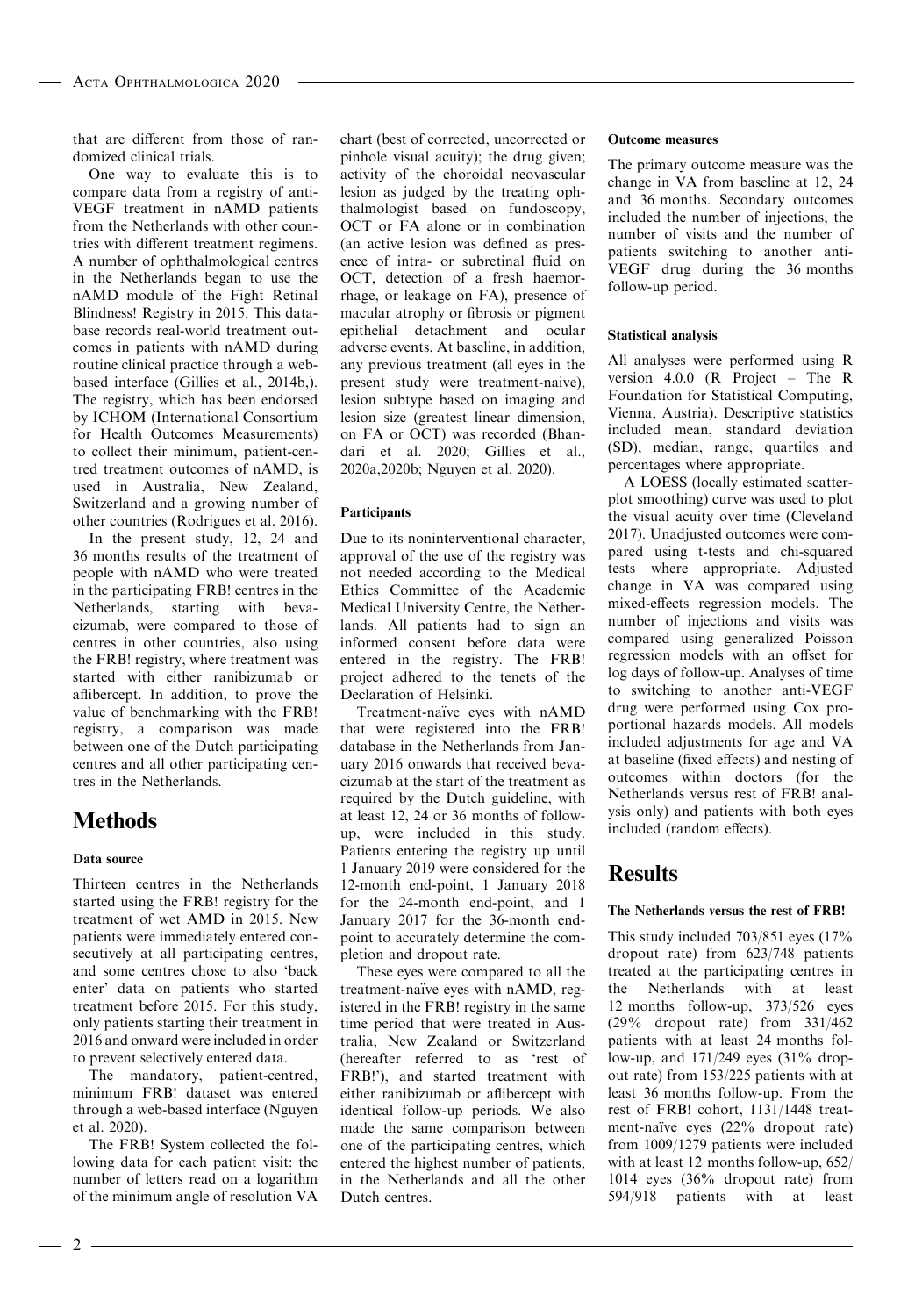24 months follow-up, and 303/446 eyes (37% dropout rate) from 278/483 patients with at least 36 months follow-up. Baseline demographics are summarized in Table 1.

Baseline characteristics were similar between both groups for the 12-month, the 24-month and the 36-month completers.

The lesion size at baseline did not differ between the eyes treated in the Netherlands and the eyes treated in the other countries for the 12-month, the 24-month, and the 36-month completers, but the longer the follow-up the smaller the lesion size at baseline, going from around 1700 micron to 1500 micron.

The angiographic typing of the neovascular lesion was not done in most of the eyes so this information is only of limited use; however, lesion types between the Netherlands and the other countries were broadly similar.

Visual and treatment outcomes are summarized in Table 2. The mean (95% CI) unadjusted change in VA from baseline to 12, 24 and 36 months was 5.6 (4.3, 6.8), 6.1 (4.4, 7.7) and 5.7 (3.2, 8.2) letters in the Netherlands versus 5.1 (4.2, 5.9), 3.5 (2.3, 4.8) and 2.7 (0.8, 4.7) letters in the other countries, respectively. The change in VA (number of letters read) from baseline to 12, 24 and 36 months seemed better in the Netherlands, but the difference

was only statistically significant  $(p = 0.017)$  for the 24 months completers. After adjusting the numbers for baseline visual acuity, age and nesting of outcomes from patients within treating ophthalmologists, the change in visual acuity from baseline did not differ between the Netherlands and the other countries at any point, including the proportions of eyes with a gain or loss of at least 10 or 15 letters.

The change in visual acuity over 36 months is shown in Fig. 1. The curve from the Dutch patients improved less steeply than that of the other countries, with similar mean visual acuity after the first 12 months between the 2 groups.

The number of injections after multivariate adjustment was significantly higher in the Netherlands than in the rest of FRB! for the 12-month, the 24 month, and the 36-month completers. The median (Q1, Q3) number of injections for the Netherlands versus rest of FRB! was 10 (8, 12) versus 8 (7, 10)  $(p = 0.001)$  injections at 12 months, 18  $(13, 23)$  versus 14  $(11, 17)$  (p = 0.015) injections at 24 months, and 26 (20, 33) versus 20  $(16, 25)$   $(p = 0.001)$  at 36 months. This trend was also observed for the number of visits at all time-points (Table 2).

The proportion of eyes switching treatment was significantly higher in the Netherlands than in the other countries. The percentage of switchers for the Netherlands versus rest of FRB! was  $26\%$  versus  $16\%$  (p < 0.001) at 12 months, 45% versus 22%  $(p = 0.005)$  at 24 months, and 59% and  $29\%$  (p = 0.010) at 36 months. The majority of switching in both the Netherlands and rest of FRB! was to aflibercept.

The number of adverse events, counting all events occurring within the 3 years of follow-up, for all eligible eyes, including the dropouts, was low, and did not differ significantly between the Netherlands and the rest of FRB!. In total, 17 965 injections were recorded in the Netherlands and 21 397 in the rest of FRB! Haemorhage reducing BCVA > 15 letters was seen in 6 cases in the Netherlands (0.042%), versus 10 cases in the rest of FRB! (0.052%), infectious endophthalmitis in 2  $(0.014\%)$ , versus 1 (0.005%) cases, noninfectious endophthalmitis in 7 (0.049%) versus 0 (0%) cases, and RPE tear in  $16$   $(0.113\%)$ versus 21 (0.11%) cases.

#### Benchmarking versus the rest of the **Netherlands**

A comparison could be made using the same data between one of the centres in the Netherlands (Centre A) that included most patients during the follow-up period and the rest of the

Table 1. Baseline demographics for the Netherlands versus rest of FRB!.

|                                      | 12-Month Completers |                   | 24-Month Completers |                   | 36-Month Completers |                   |
|--------------------------------------|---------------------|-------------------|---------------------|-------------------|---------------------|-------------------|
|                                      | Netherlands         | Rest of FRB!      | Netherlands         | Rest of FRB!      | Netherlands         | Rest of FRB!      |
| Eyes                                 | 703                 | 1131              | 373                 | 652               | 171                 | 303               |
| Patients                             | 623                 | 1009              | 331                 | 594               | 153                 | 278               |
| Gender, % female patients            | $62.1\%$            | $62.2\%$          | $61.6\%$            | $64.3\%$          | $64.1\%$            | $66.9\%$          |
| Age, mean (SD)                       | 79.1(8.3)           | 80.6(8.2)         | 78.6(8.1)           | 80.6(7.8)         | 77.9(8.8)           | 80.6 (7.8)        |
| VA, mean letters (SD)                | 59.2 (18.4)         | 60.7(18.6)        | 59.3 (17.4)         | 61.7(17.3)        | 58.7 (18.6)         | 61.4 (17.2)       |
| VA $\leq$ 35 letters, <i>n</i> (%)   | $82(11.7\%)$        | $123(10.9\%)$     | 40 $(10.7\%)$       | 59 (9%)           | $20(11.7\%)$        | $27(8.9\%)$       |
| VA $\geq$ 70 letters, <i>n</i> (%)   | 249 (35.4%)         | 463 $(40.9\%)$    | 127(34%)            | 274(42%)          | $62(36.3\%)$        | $127(41.9\%)$     |
| Lesion size, median $\mu$ m (Q1, Q3) | 1759 (600, 3000)    | 1700 (1000, 2580) | 1750 (500, 3000)    | 1600 (1033, 2579) | 1576 (500, 2400)    | 1500 (1000, 2384) |
| Angiographic lesion type, $n$ (%)    |                     |                   |                     |                   |                     |                   |
| Type 1                               | 186 $(26.5\%)$      | 478 (42.3%)       | $119(31.9\%)$       | 328 $(50.3\%)$    | 57 $(33.3\%)$       | 171 $(56.4\%)$    |
| Type 2                               | 44 $(6.3\%)$        | $135(11.9\%)$     | $20(5.4\%)$         | $86(13.2\%)$      | $8(4.7\%)$          | 52 $(17.2\%)$     |
| Type 3                               | $5(0.7\%)$          | $37(3.3\%)$       | $1(0.3\%)$          | $22(3.4\%)$       | $1(0.6\%)$          | 11 $(3.6\%)$      |
| Disciform scar                       | $3(0.4\%)$          | $3(0.3\%)$        | $0(0\%)$            | $3(0.5\%)$        | $0(0\%)$            | $1(0.3\%)$        |
| <b>IPCV</b>                          | $3(0.4\%)$          | $10(0.9\%)$       | $3(0.8\%)$          | $5(0.8\%)$        | $1(0.6\%)$          | $3(1\%)$          |
| Juxtapapillary                       | $12(1.7\%)$         | $15(1.3\%)$       | $6(1.6\%)$          | $7(1.1\%)$        | $2(1.2\%)$          | $3(1\%)$          |
| Not done                             | 450 $(64\%)$        | 453 $(40.1\%)$    | 224 $(60.1\%)$      | $201(30.8\%)$     | $102(59.6\%)$       | 62 $(20.5\%)$     |
| Initial injection type, $n$ (%)      |                     |                   |                     |                   |                     |                   |
| Avastin                              | 703 $(100\%)$       | $0(0\%)$          | 373 $(100\%)$       | $0(0\%)$          | $171(100\%)$        | $0(0\%)$          |
| Eylea                                | $0(0\%)$            | 571 (50.5%)       | $0(0\%)$            | 329 $(50.5\%)$    | $0(0\%)$            | $128(42.2\%)$     |
| Lucentis                             | $0(0\%)$            | 560 (49.5%)       | $0(0\%)$            | 323 $(49.5\%)$    | $0(0\%)$            | $175(57.8\%)$     |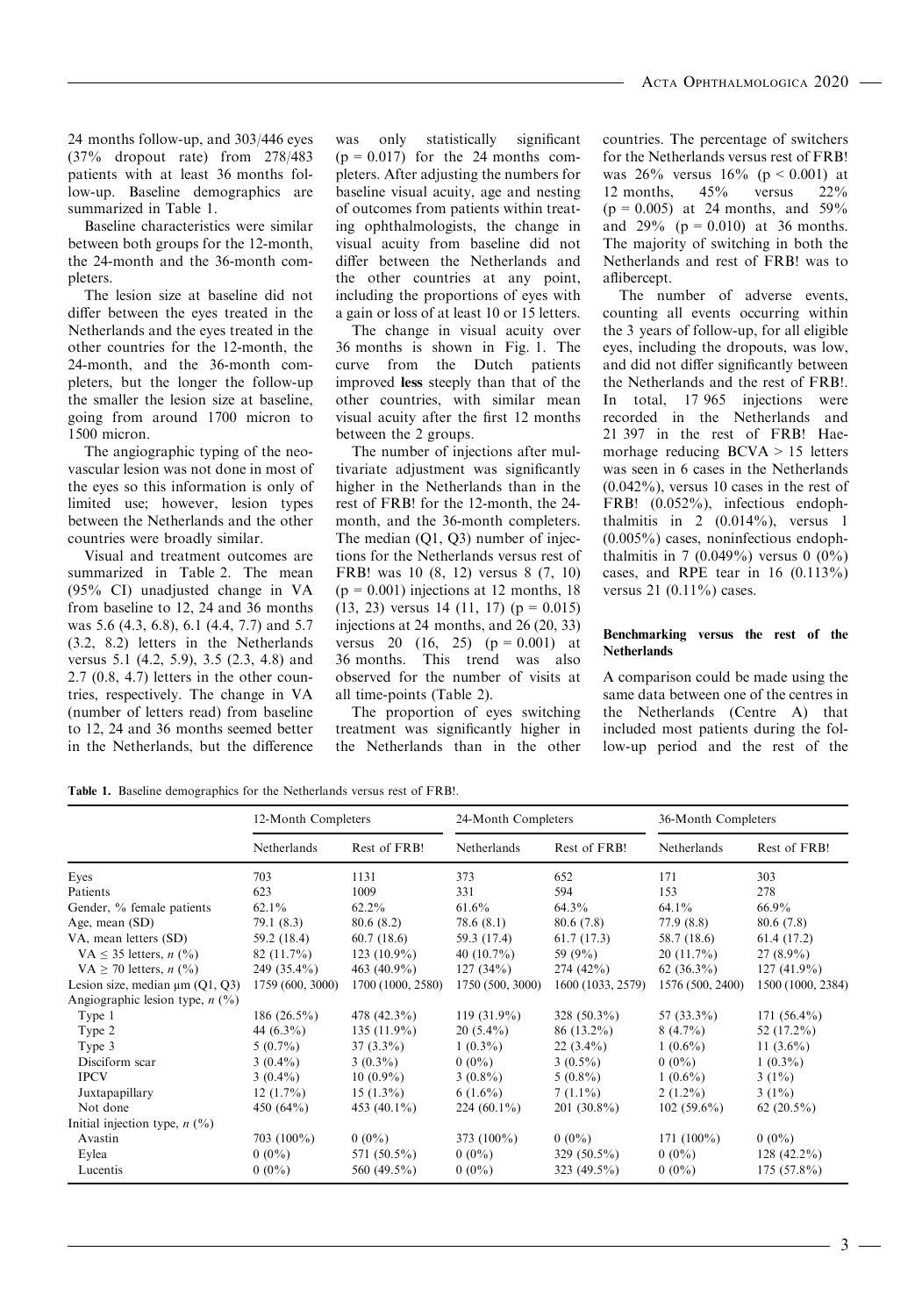|                                                 | 12 Months         |                     |                | 24 Months           |                     |                | 36 Months           |                      |                 |
|-------------------------------------------------|-------------------|---------------------|----------------|---------------------|---------------------|----------------|---------------------|----------------------|-----------------|
|                                                 | Netherlands       | Rest of<br>FRB!     | p-value        | Netherlands         | Rest of<br>FRB!     | p-value        | Netherlands         | Rest of<br>FRB!      | p-value         |
| Eyes                                            | 703               | 1131                |                | 373                 | 652                 |                | 171                 | 303                  |                 |
| Baseline VA, mean letters (SD)                  | 59.2 (18.4)       | 60.7(18.6)          | 0.105          | 59.3 (17.4)         | 61.7(17.3)          | 0.035          | 58.7 (18.6)         | 61.4(17.2)           | 0.119           |
| Final VA, mean letters (SD)                     | 64.8(18.1)        | 65.7(18.8)          | 0.286          | 65.4 (17.4)         | 65.2(19.9)          | 0.891          | 64.4 (17.1)         | 64.1(20.7)           | 0.868           |
| $\leq$ 35 letters, % baseline/%<br>final        | $11.7\%$<br>9.8%  | $10.9\%$<br>$9.5\%$ | $0.867*$       | $10.7\%$<br>$9.1\%$ | $9.0\%$<br>$10.3\%$ | $0.623*$       | $11.7\%$<br>$8.8\%$ | $8.9\%/$<br>$12.2\%$ | $0.319*$        |
| $\geq$ 70 letters, % baseline/%<br>final        | $35.4\%$<br>54.1% | $40.9\%$<br>59.2%   | $0.036*$       | $34\%/$<br>53.6%    | 42%/7.5%            | $0.253*$       | 36.3%/52%           | $41.9\%$ /<br>53.1%  | 0.895*          |
| VA change, mean (95% CI)                        | 5.6(4.3, 6.8)     | 5.1 (4.2,<br>5.9    | 0.519          | 6.1(4.4, 7.7)       | 3.5(2.3,<br>4.8)    | 0.017          | 5.7(3.2, 8.2)       | 2.7(0.8, 4.7)        | 0.064           |
| $\geq$ 10 letter gain, <i>n</i> (%)             | 259 (36.8%)       | 390<br>$(34.5\%)$   | 0.329          | $144(38.6\%)$       | 210<br>$32.2\%$     | 0.045          | 60 $(35.1\%)$       | $90(29.7\%)$         | 0.268           |
| $\geq$ 10 letter loss, <i>n</i> (%)             | 84 (11.9%)        | 128<br>$(11.3\%)$   | 0.737          | 41 $(11\%)$         | 89 (13.7%)          | 0.257          | $23(13.5\%)$        | 53 (17.5%)           | 0.307           |
| $\geq$ 15 letter gain, <i>n</i> (%)             | $164(23.3\%)$     | 250<br>$(22.1\%)$   | 0.581          | $102(27.3\%)$       | 135<br>$(20.7\%)$   | 0.019          | 39 (22.8%)          | 65 $(21.5\%)$        | 0.821           |
| $\geq$ 15 letter loss, <i>n</i> (%)             | 54 (7.7%)         | $67(5.9\%)$         | 0.168          | 30(8%)              | 60 $(9.2\%)$        | 0.606          | 12(7%)              | 33 $(10.9\%)$        | 0.223           |
| Adjusted VA change, mean<br>$(95\% \text{ CI})$ | 4.5(3.0, 6.1)     | 5.4 (4.4,<br>(6.3)  | 0.357          | 4.7(2.6, 6.9)       | 3.9(2.6,<br>5.2)    | 0.532          | 4.4(1.5, 7.3)       | 3.3(1.4, 5.3)        | 0.541           |
| Injections, median (Q1, Q3)                     | 10(8, 12)         | 8(7, 10)            | $0.001\dagger$ | 18 (13, 23)         | 14(11, 17)          | $0.015\dagger$ | 26(20, 33)          | 20(16, 25)           | $0.001\dagger$  |
| Visits, median $(Q1, Q3)$                       | 13(11, 15)        | 9(8, 10)            | $< 0.001$ †    | 23 (18, 27)         | 15(12, 18)          | $< 0.001$ †    | 34 (25.5, 40)       | 21 (17, 26)          | $<0.001\dagger$ |
| Switched, $n$ $(\frac{9}{6})$                   | 185 $(26.3\%)$    | 180<br>$(15.9\%)$   | $< 0.001$ †    | $169(45.3\%)$       | 142<br>$(21.8\%)$   | $0.005\dagger$ | $100(58.5\%)$       | 87(28.7%)            | $0.010\dagger$  |
| To Avastin                                      | $0(0\%)$          | $7(0.6\%)$          |                | $0(0\%)$            | $7(1.1\%)$          |                | $0(0\%)$            | $5(1.7\%)$           |                 |
| To Eylea                                        | $149(21.2\%)$     | 138<br>$(12.2\%)$   |                | $136(36.5\%)$       | 111 $(17%)$         |                | 78 (45.6%)          | 69 $(22.8\%)$        |                 |
| To Lucentis                                     | $36(5.1\%)$       | 35 $(3.1\%)$        |                | 33 $(8.8\%)$        | $24(3.7\%)$         |                | $22(12.9\%)$        | 13 $(4.3\%)$         |                 |
|                                                 |                   |                     |                |                     |                     |                |                     |                      |                 |

Table 2. Outcomes at 12, 24 and 36 months comparing Netherlands versus rest of FRB! for treatment-naïve eyes initiating treatment from 2016 onwards completing 12, 24 and 36 months of treatment, respectively.

Significant differences in bold.

CI = confidence interval; Q1 = first quartile (25th percentile); Q3 = third quartile (75th percentile); SD = standard deviation; VA = visual acuity \* p-values comparing percentages for final visual acuity

<sup>†</sup> p-value from mixed-effects regression models, generalized Poisson regression models, or Cox proportional hazards models adjusted for baseline visual acuity, age and nesting of outcomes from patients within treating ophthalmologists



Fig. 1. Locally weighted scatterplot smoothing (LOESS) regression curve of mean visual acuity for treatment-naïve eyes initiating treatment from 2016 onwards completing 36 months of treatment comparing Netherlands versus Rest of FRB!

Netherlands. In Centre A, 257 eyes had at least 12 months follow-up, 153 eyes at least 24 months follow-up, and 74 eyes at least 36 months of follow-up. In rest of the Netherlands, 446 treatmentnaïve eyes were included with at least 12, 220 eyes with at least 24, and 97 eyes with at least 36 months of followup, respectively. Baseline demographics of both groups of patients are summarized in Table 3.

Their baseline characteristics between Centre A and the rest of the Netherlands were similar.

The lesion size at baseline did not differ between the eyes treated in centre A and the eyes treated in the rest of the Netherlands for the 12-month, the 24 month, and the 36 month completers. The median lesion size was 1500 micron in centre A for the 12-month completers, and 2000 micron for the rest of the Netherlands; for the 24 months completers, these numbers were 1500 micron and 1954 micron,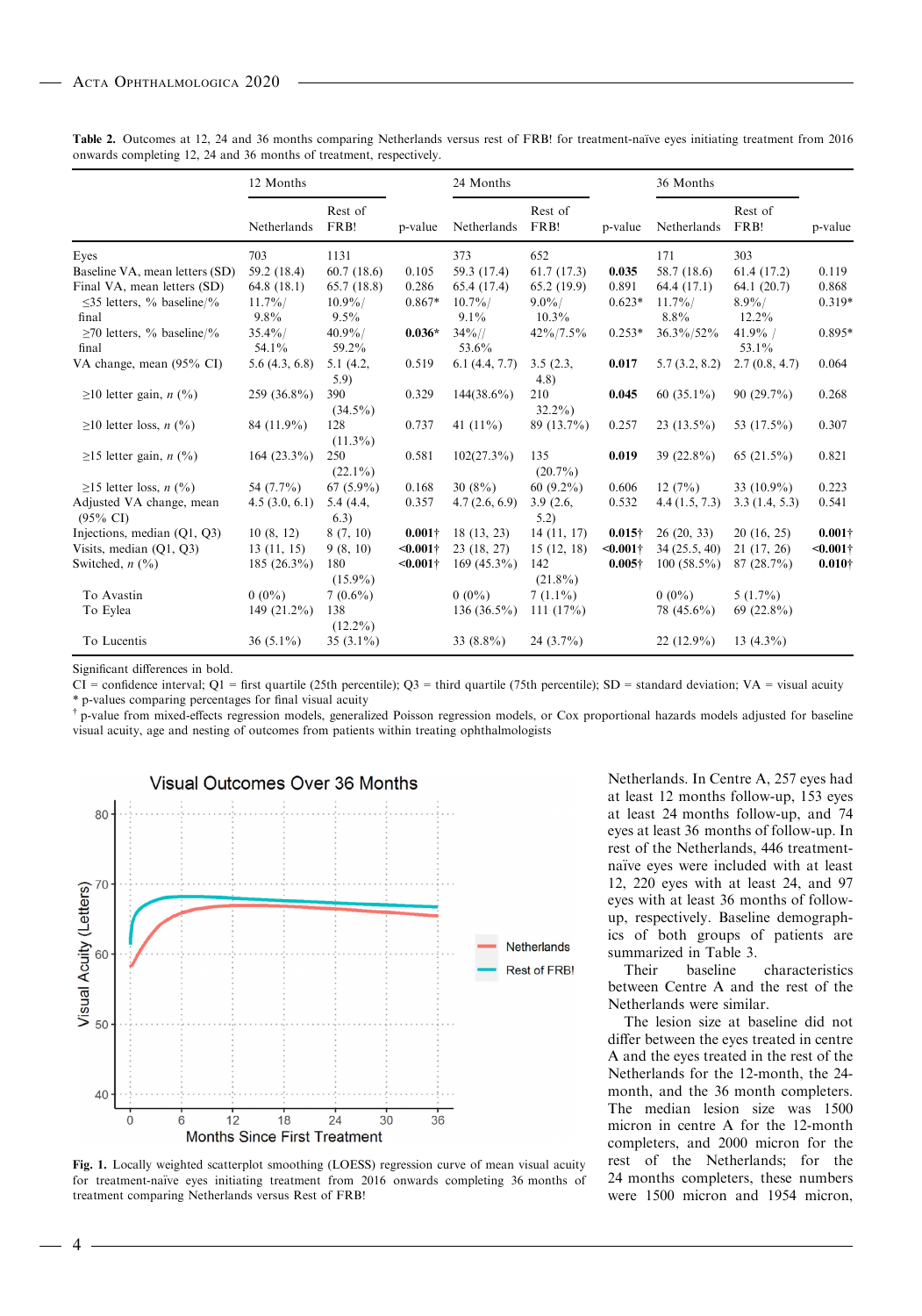and for the 36 months completers 1350 and 1750 micron.

The angiographic typing of the lesion provides only limited information because was not done in most eyes. There were no obvious differences between the two groups.

Visual and treatment outcomes are summarized in Table 2. The mean (95% CI) unadjusted change in VA from baseline to 12, 24 and 36 months was 7.8 (5.7, 9.9), 8.5 (6.2, 10.9) and 7.1 (4.0, 10.1) letters in centre A versus 4.3 (2.8, 5.8), 4.4 (95% CI 2.1, 6.7) and 4.7 (95% CI 0.9, 8.5) letters in the rest of the Netherlands, respectively. These differences were significant at 12 months ( $p = 0.008$ ) and 24 months  $(p = 0.013)$ . This difference in change in visual acuity from baseline remained significant after multivariate adjustment at 12 months  $(p = 0.003)$  and 24 months ( $p = 0.02$ ). Visual acuity over the 36 months is shown Fig. 2.

The number of injections after multivariate adjustment was significantly higher in Centre A compared to the rest of the Netherlands for the 12-, 24 and 36-month completers. The median (Q1, Q3) number of injections for Centre A versus the rest of Netherlands was 12 (10, 13) versus 9 (8, 11)  $(p < 0.001)$  injections at 12 months, 21 (15, 25) versus 17 (12, 20)  $(p < 0.001)$  injections at 24 months, and 31 (21, 35) versus 25 (19, 30)

 $(p = 0.022)$  injections at 36 months. This trend was also observed for the number of visits at all time-points (Table 4).

The proportions switching treatment were not significantly different between Centre A and the rest of the Netherlands (around 25% of both groups in the 12-month completers, 45% of the 24-month completers, and 49% in the 36-month completers from Centre A compared with 66% in the rest of the Netherlands.

# **Discussion**

This analysis of a prospectively designed outcomes registry showed the results of treatment of nAMD with anti-VEGF in the Netherlands starting obligatorily, according to the Dutch guidelines, with bevacizumab were comparable with results in other countries starting with either ranibizumab or aflibercept at 12, 24 and 36 months, but at the cost of more frequent injections and visits. Switching treatment to a second drug was also more prevalent in the Netherlands. Using the same data to compare the results of a single Dutch centre with the rest of the Dutch FRB! centres, we found better visual outcomes in this centre, again at a cost of more frequent injections and visits. The FRB! registry is a powerful tool to perform benchmarking clinical outcomes between different countries and centres who may be using different treatment guidelines and drugs.

The treatment strategy used in the Netherlands and in the other countries belonging to the comparison group was treat-and-extend. All treatment decisions were made by individual ophthalmologists without guidance from a central reading centre enforcing strict retreatment criteria. A comparison of treatments between groups of patients may therefore be biased by inconsistencies in treatment decisions. As the T&E treatment interval increment criteria were not standardized, comparison on treatment burden between the clinics/countries may better reflect variation how T&E is executed, rather than properties of the used anti-VEGF drug itself.

However, the treatment results presented in this study are in line with other similar studies on treat-and-extend regimes (Berg et al. 2015; Berg et al. 2016; Gerding 2016; Kim et al. 2016; Ohji et al. 2020).

Recent meta-analyses of 2-year and 3-year results following a treat-andextend strategy with either ranibizumab or aflibercept found similar gains in visual acuity from baseline: after 12 months between 4.5 and 5.7 letters, after 24 months between 4.7 and 7.6 letters, and after 36 months between 2.2 and 3.5 letters. The mean number

Table 3. Baseline demographics for Centre A versus the rest of the Netherlands.

|                                    | 12-Month Completers |                        | 24-Month Completers |                        | 36-Month Completers |                        |
|------------------------------------|---------------------|------------------------|---------------------|------------------------|---------------------|------------------------|
|                                    | Centre A            | Rest of<br>Netherlands | Centre A            | Rest of<br>Netherlands | Centre A            | Rest of<br>Netherlands |
| Eyes                               | 257                 | 446                    | 153                 | 220                    | 74                  | 97                     |
| Patients                           | 231                 | 392                    | 138                 | 193                    | 68                  | 85                     |
| Gender, % female patients          | $60.2\%$            | 63.3%                  | 58%                 | $64.2\%$               | $63.2\%$            | $64.7\%$               |
| Age, mean (SD)                     | 78.9 (9.2)          | 79.2 (7.8)             | 78.9(9.1)           | 78.3 (7.4)             | 78 (9.9)            | 77.7(7.9)              |
| VA, mean letters (SD)              | 59.1 (16.2)         | 59.3 (19.6)            | 58.3 (15.3)         | 60(18.8)               | 58.4 (14.9)         | 58.9 (21.1)            |
| VA $\leq$ 35 letters, <i>n</i> (%) | $21(8.2\%)$         | 61 $(13.7\%)$          | 13 $(8.5\%)$        | $27(12.3\%)$           | $5(6.8\%)$          | $15(15.5\%)$           |
| VA $\geq$ 70 letters, <i>n</i> (%) | $78(30.4\%)$        | $171(38.3\%)$          | 43 $(28.1\%)$       | 84 (38.2%)             | 20(27%)             | 42 $(43.3\%)$          |
| Lesion size, median $\mu$ m (Q1,   | 1500 (398,          | 2000 (750, 3108)       | 1500 (366,          | 1955 (735, 3164)       | 1350 (500,          | 1750 (600, 2926)       |
| Q3)                                | 2500)               |                        | 2500)               |                        | 2400)               |                        |
| Angiographic lesion type, $n$ (%)  |                     |                        |                     |                        |                     |                        |
| Type 1                             | $29(11.3\%)$        | $157(35.2\%)$          | $20(13.1\%)$        | 99 $(45\%)$            | $9(12.2\%)$         | 48 $(49.5\%)$          |
| Type 2                             | $4(1.6\%)$          | 40 $(9\%)$             | $4(2.6\%)$          | $16(7.3\%)$            | $2(2.7\%)$          | $6(6.2\%)$             |
| Type 3                             | $0(0\%)$            | $5(1.1\%)$             | $0(0\%)$            | $1(0.5\%)$             | $0(0\%)$            | $1(1\%)$               |
| Disciform scar                     | $0(0\%)$            | $3(0.7\%)$             | $0(0\%)$            | $0(0\%)$               | $0(0\%)$            | $0(0\%)$               |
| <b>IPCV</b>                        | $0(0\%)$            | $3(0.7\%)$             | $0(0\%)$            | $3(1.4\%)$             | $0(0\%)$            | $1(1\%)$               |
| Juxtapapillary                     | $8(3.1\%)$          | $4(0.9\%)$             | $2(1.3\%)$          | $4(1.8\%)$             | $1(1.4\%)$          | $1(1\%)$               |
| Not done                           | 216(84%)            | $234(52.5\%)$          | 127(83%)            | $97(44.1\%)$           | $62(83.8\%)$        | 40 $(41.2\%)$          |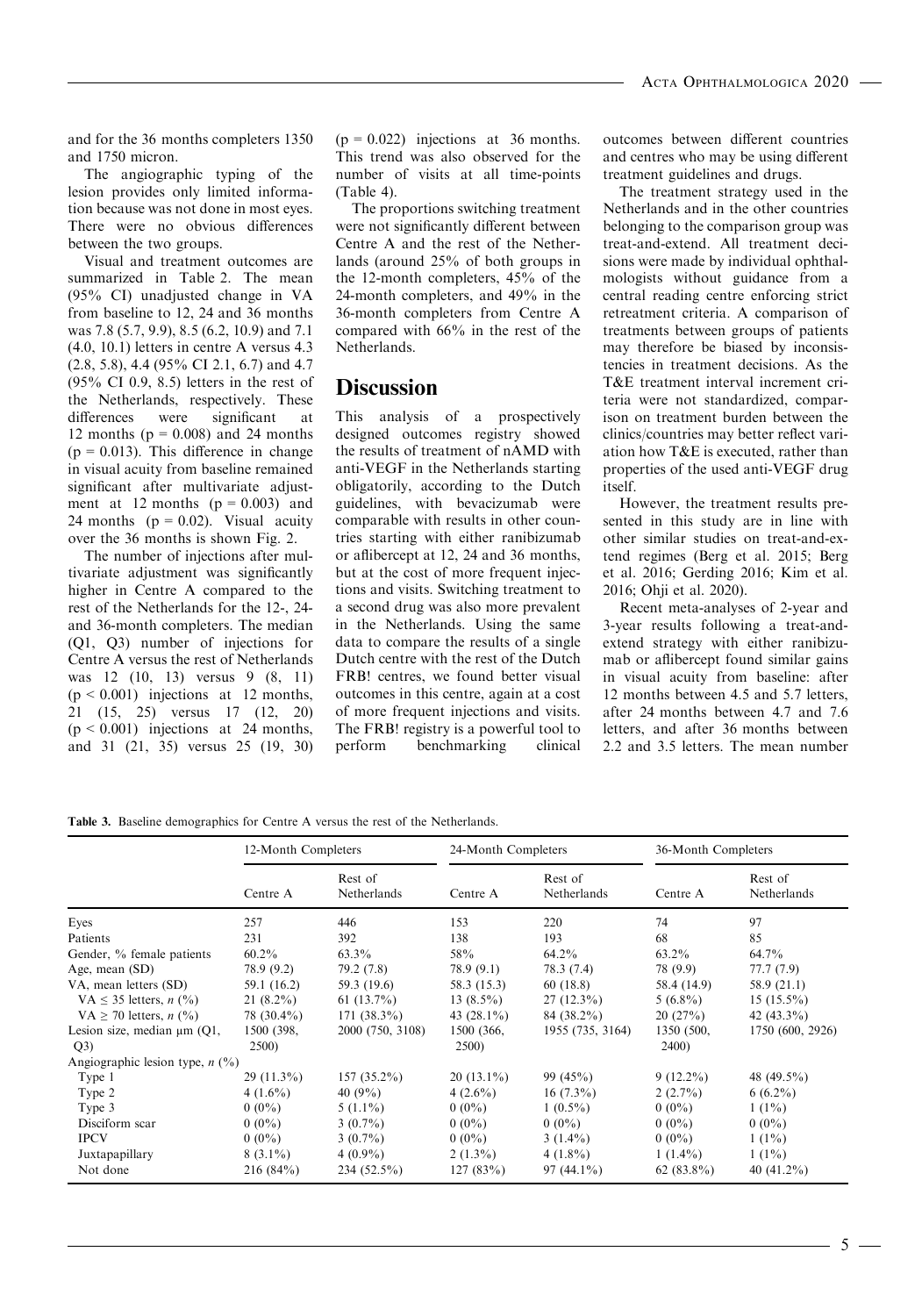

Fig. 2. Locally weighted scatterplot smoothing (LOESS) regression curve of mean visual acuity for treatment-naïve eyes initiating treatment from 2016 onwards completing 36 months of treatment comparing Centre A versus Rest of Netherlands

of injections given was 6.5 in the first year, 4.5 in the second year and 4.0 in the third year (Gerding 2016; Kim et al. 2016; Ohji et al. 2020).

In the LUCAS study comparing results of treatment with bevacizumab versus ranibizumab according to a treat-and extend regime, the gain in VA from baseline after 1 year was comparable between the two groups, around 8.0 letters, around 7.0 letters after 2 years, in both groups, but with significantly more injections needed in the bevacizumab group: 8.9 in the first year and 18.2 in two years compared with 8.0 in the first year, and 16.0 in the second year, for ranibizumab. (Berg et al. 2015; Berg et al. 2016).

One may conclude that analysis of the data collected in routine clinical practice through the FRB! registry found largely comparable outcomes with regard to mean visual acuity gain at 12, 24 and 36 months of follow-up in the Netherlands and the rest of FRB! The number of injections was higher in the present study not only in the Netherlands, but also in the rest of FRB, for all follow-up periods. A previous study using the FRB! registry found that results from routine patient care were similar to those of a pivotal drug registration study if the observational cohort was filtered in the same way as the clinical trial (Gillies et al., 2014a).

The gain in mean visual acuity was faster in the first year in the other countries than in the Netherlands (see Fig. 1). This observation mirrors the results of the DRCR network study of the treatment of diabetic macular oedema with different anti-VEGF drugs, where bevacizumab treated eyes responded with a slower rise to the maximum visual acuity gain than ranibizumab- or aflibercept-treated eyes (Wells et al. 2016).

The small number of centres in the Netherlands participating in this study is a small sample of all the centres in the Netherlands treating nAMD, and therefore, it may not fully represent the entire country. It is possible that the participating centres were highly motivated to reach the best possible treatment results and therefore less tolerant of persistently active lesions, which could lead to a higher number of injections and visits compared to the general standard ophthalmological practice in the Netherlands. Several studies have demonstrated that the best results are achieved in patients treated with the highest number of injections irrespective of the drug used (Holz et al. 2015). The differences found in the present study could be simply due to the high number of injections and not caused by the difference in the drug, which was mainly bevacizumab in the

Netherlands, and ranibizumab or aflibercept in the rest of FRB!.

General cardiovascular or other complications were not recorded in the registry. The number of ocular adverse events such as endophthalmitis was very low and seemed unrelated to the total number of injections. However, there were more incidences of noninfectious endophthalmitis in the Netherlands cohort compared with the rest of FRB! which is likely due to the use of bevacizumab as was reported in a previous FRB! analysis (Daien et al. 2018).

Many eyes in the Netherlands were switched to a second drug. Consistent with other studies, most switches were made to aflibercept (Barthelmes et al. 2016; Barthelmes et al. 2018). Switching was more frequent in the Netherlands than in the other countries. The indication to switch was based on the impression of the treating ophthalmologist that the first drug was not effective. This could be because visual acuity did not improve, the OCT failed to show an effect on retinal fluid, or the interval between injections could not be extended beyond 4 weeks. The precise reasons are not documented, but the higher proportion switching in the Netherlands, where they started with bevacizumab, suggests bevacizumab may be less effective than aflibercept or ranibizumab, the starting drug in the other countries. Practitioners' perception of the relative efficacy of the different drugs may also have contributed to the higher switching rate in the Netherlands.

It would be interesting to include results of clinical practices in other countries having national guidelines for bevacizumab as a first-line agent to substantiate the results of the present study.

We have analysed this in more detail for all patients who switched treatment in the Netherlands (see Table 5). The VA at the switch was considerably higher than at baseline. The final VA after switch was slightly higher than at the switch, so it appears there was still room for improvement even after a relatively long period of injections before the switch.

We have also analysed the median number of injections per year before and after the switch. The injection rates fell after the switch, but only by  $\sim$ 1 injection per year which seems only a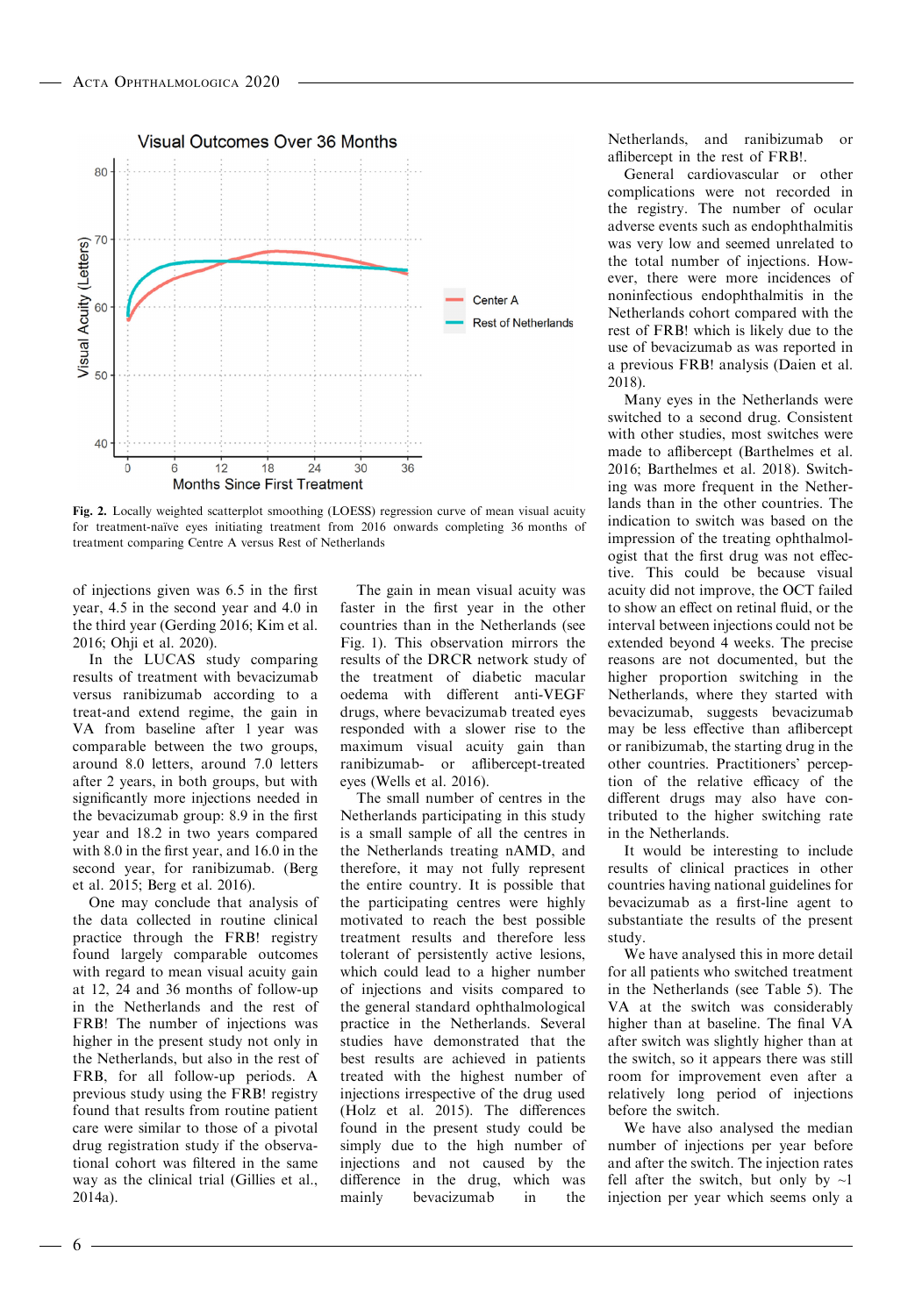|                                                                        | 12 Months                                       |                                                            |                | 24 Months                                           |                                                       |                | 36 Months                                          |                                                    |                 |
|------------------------------------------------------------------------|-------------------------------------------------|------------------------------------------------------------|----------------|-----------------------------------------------------|-------------------------------------------------------|----------------|----------------------------------------------------|----------------------------------------------------|-----------------|
|                                                                        | Centre A                                        | Rest of<br>Netherlands                                     | p-value        | Centre A                                            | Rest of<br>Netherlands                                | p-value        | Centre A                                           | Rest of<br>Netherlands                             | p-value         |
| Eyes                                                                   | 257                                             | 446                                                        |                | 153                                                 | 220                                                   |                | 74                                                 | 97                                                 |                 |
| Baseline VA,<br>mean letters<br>(SD)                                   | 59.1 (16.2)                                     | 59.3 (19.6)                                                | 0.858          | 58.3 (15.3)                                         | 60(18.8)                                              | 0.333          | 58.4 (14.9)                                        | 58.9(21.1)                                         | 0.861           |
| Final VA, mean<br>letters $(SD)$                                       | 66.9(15.1)                                      | 63.6(19.5)                                                 | 0.012          | 66.8 (13.6)                                         | 64.4(19.5)                                            | 0.155          | 65.5(13.1)                                         | 63.6 (19.6)                                        | 0.462           |
| $\leq$ 35 letters, %<br>baseline/ $\%$ final                           | $8.2\%/4.7\%$                                   | 13.7%/12.8%                                                | $< 0.001*$     | $8.5\%/3.3\%$                                       | 12.3%/13.2%                                           | $0.002*$       | $6.8\%/4.1\%$                                      | 15.5%/12.4%                                        | $0.103*$        |
| $\geq$ 70 letters, %<br>baseline/ $\%$ final                           | 30.4%/51.8%                                     | 38.3%/55.4%                                                | $0.395*$       | 28.1%/48.4%                                         | 38.2%/57.3%                                           | $0.112*$       | 27%/41.9%                                          | 43.3%/59.8%                                        | $0.030*$        |
| VA change, mean<br>$(95\% \text{ CI})$                                 | 7.8(5.7, 9.9)                                   | 4.3(2.8, 5.8)                                              | 0.008          | 8.5(6.2, 10.9)                                      | 4.4(2.1, 6.7)                                         | 0.013          | 7.1(4, 10.1)                                       | 4.7(0.9, 8.5)                                      | 0.334           |
| $\geq$ 10 letter gain,<br>n(%)                                         | $115(44.7\%)$                                   | 144 $(32.3\%)$                                             | 0.001          | 69 $(45.1\%)$                                       | $75(34.1\%)$                                          | 0.041          | $25(33.8\%)$                                       | $35(36.1\%)$                                       | 0.881           |
| $\geq 10$ letter loss, <i>n</i><br>$(^{0}_{0})$                        | 22 $(8.6\%)$                                    | $62(13.9\%)$                                               | 0.048          | 13 $(8.5\%)$                                        | $28(12.7\%)$                                          | 0.264          | $8(10.8\%)$                                        | $15(15.5\%)$                                       | 0.511           |
| $\geq$ 15 letter gain,<br>n(%)                                         | 69 $(26.8\%)$                                   | $95(21.3\%)$                                               | 0.114          | 47 $(30.7\%)$                                       | 55 $(25%)$                                            | 0.271          | $15(20.3\%)$                                       | $24(24.7\%)$                                       | 0.612           |
| $\geq$ 15 letter loss, <i>n</i><br>$($ %)                              | $12(4.7\%)$                                     | 42 $(9.4\%)$                                               | 0.033          | $8(5.2\%)$                                          | $22(10\%)$                                            | 0.141          | $1(1.4\%)$                                         | 11 $(11.3\%)$                                      | 0.026           |
| Adjusted VA<br>change, mean<br>$(95\% \text{ CI})$                     | 7.7(5.9, 9.5)                                   | 4.3(2.9, 5.7)                                              | 0.003          | 8.1(5.9, 10.4)                                      | 4.6 $(2.7, 6.5)$                                      | 0.020          | 7.0(3.8, 10.2)                                     | 4.8 $(2.0, 7.6)$                                   | 0.314           |
| Injections,<br>median $(Q1, Q3)$                                       | 12(10, 13)                                      | 9(8, 11)                                                   | $0.001†$       | 21(15, 25)                                          | 17(12, 20.2)                                          | $< 0.001 +$    | 31(21, 35)                                         | 25(19, 30)                                         | $0.022\dagger$  |
| Visits, median<br>(Q1, Q3)                                             | 12(10, 14)                                      | 14(12, 16)                                                 | $< 0.001$ †    | 22(17, 25)                                          | 24(19, 30)                                            | $0.001†$       | 31(22, 35.8)                                       | 37(31, 44)                                         | $<0.001\dagger$ |
| Switched, $n$ $(\frac{9}{0})$<br>To Avastin<br>To Eylea<br>To Lucentis | 66 (25.7%)<br>$0(0\%)$<br>66(25.7%)<br>$0(0\%)$ | $119(26.7\%)$<br>$0(0\%)$<br>83 $(18.6\%)$<br>36 $(8.1\%)$ | $0.094\dagger$ | 66 $(43.1\%)$<br>$0(0\%)$<br>$6643.1\%$<br>$0(0\%)$ | 103 (46.8%)<br>$0(0\%)$<br>$70(31.8\%)$<br>33 $(15%)$ | $0.130\dagger$ | 36 $(48.6\%)$<br>$0(0\%)$<br>36 48.6%)<br>$0(0\%)$ | 64 (66%)<br>$0(0\%)$<br>42 $(43.3\%)$<br>22(22.7%) | $0.095\dagger$  |

Table 4. Outcomes at 12, 24 and 36 months comparing a single centre in the Netherlands versus the other centres in the Netherlands for treatmentnaïve eyes initiating treatment from 2016 onwards completing 12, 24 and 36 months of treatment respectively

 $CI =$  confidence interval;  $Q1 =$  first quartile (25th percentile);  $Q3 =$  third quartile (75th percentile);  $SD =$  standard deviation;  $VA =$  visual acuity. \* p-values comparing percentages for final visual acuity.

 $\dagger$  p-value from mixed-effects regression models, generalized poisson regression models, or Cox proportional hazards models adjusted for baseline visual acuity, age and nesting of outcomes from patients within treating ophthalmologists.

Table 5. Treatment results for patients who switched therapy in the Netherlands

|                                                       | 12 Months                  |                            | 24 Months                  |                            | 36 Months                  |                            |
|-------------------------------------------------------|----------------------------|----------------------------|----------------------------|----------------------------|----------------------------|----------------------------|
|                                                       | Switched to<br>Ranibizumab | Switched to<br>Aflibercept | Switched to<br>Ranibizumab | Switched to<br>Aflibercept | Switched to<br>Ranibizumab | Switched to<br>Aflibercept |
| Eyes                                                  | 36                         | 149                        | 33                         | 136                        | 22                         | 78                         |
| Baseline VA, mean letters (SD)                        | 62.1(14.4)                 | 59.7 (17.6)                | 63.8(14.4)                 | 57.3 (17.8)                | 61.9(17.1)                 | 57.5 (19.1)                |
| VA at switch                                          | 67.4 (15.4)                | 63.9(16.4)                 | 65.8(17.1)                 | 63.6(15.0)                 | 64.7(18.5)                 | 64.8 (15.0)                |
| Final VA, mean letters (SD)                           | 67.6(18.7)                 | 64.6 (16.9)                | 63.4(21.2)                 | 65.3(16.1)                 | 65.1(20.4)                 | 66.2 (13.6)                |
| Days til switch, median (O1, O3)                      | 189.5 (158.5,<br>276.5     | 202 (147, 287)             | 283 (189, 382)             | 290 (175, 444.5)           | 381.5 (277.75,<br>728)     | 308 (206, 588.5)           |
| Injections til switch, median (O1,<br>Q3)             | 7(6.25, 10)                | 7(6, 10)                   | 10(7, 12)                  | 10(7, 13)                  | 11(6, 16)                  | 13 (7.75, 19.75)           |
| Injections per year Pre switch,<br>median $(Q1, Q3)$  | 11.6(11.2, 12.0)           | 12.4(11.3, 13)             | 11.5(10.3, 11.9)           | 12.0(10.0, 12.7)           | 11.0(9.4, 11.6)            | 11.7(9.4, 12.7)            |
| Injections per year Post-switch,<br>median $(Q1, Q3)$ | 10.6(9.0, 11.5)            | 12.0(10.4, 13.0)           | 10.2(9.2, 11.4)            | 10.9(8.0, 12.3)            | 10.0(8.0, 10.9)            | 10.7(8.7, 11.9)            |
| Total injections, median (Q1,<br>Q3)                  | 12(12, 12)                 | 13(11, 14)                 | 22(20, 23)                 | 22(18, 25)                 | 31(25, 35)                 | 30(29, 33)                 |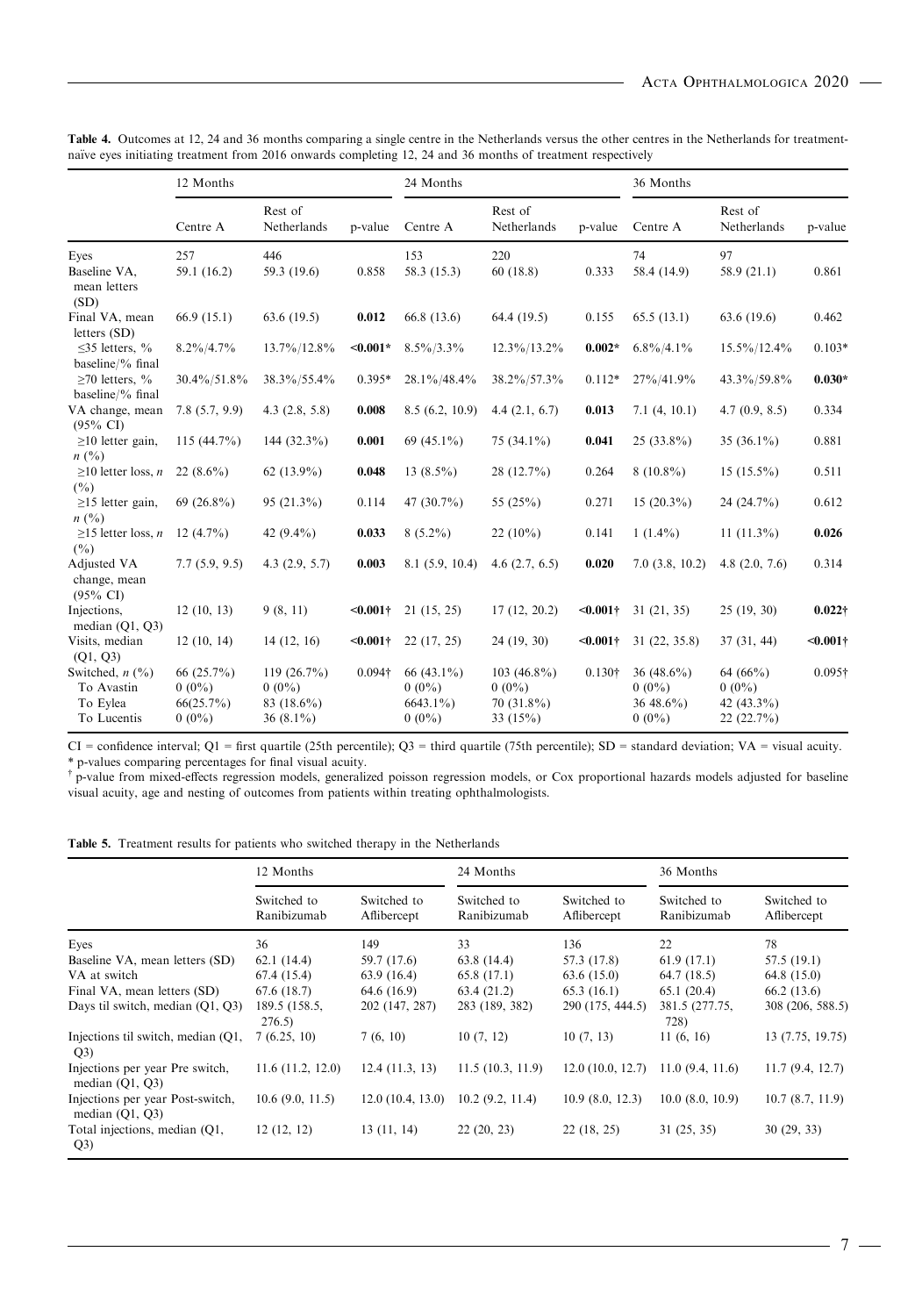modest reduction and may have occurred over time in any case.

Interestingly patients who did not switch therapy received far fewer (median [Q1, Q3]) injections than the switchers (9 [8, 11] versus 13 [11, 13] at 12 months; 15 [11, 19] versus 22 [18, 24] at 24 months; and 20 [14.5, 24] versus 31 [26, 35] at 36 months) so it seems that the most important motivation for switching was to reduce the injection load for patients in need of a high frequency of injections.

General cardiovascular or other complications were not recorded in the register, but the number of ocular adverse events, like endophthalmitis, was very low, and seemed not related to the total number of injections.

Endorsed by ICHOM, FRB! provides many clinically helpful features such as a highly informative overview in a single graph of each individual patients treatment journey for as long as they are treated, which may be over a decade.(Invernizzi et al. 2019; Gillies et al., 2020a,2020b) Features such as the course of visual acuity over time, the time of injections provided, the drug(s) used and the grading of lesion activity at each visit were very helpful for the decision-making process for retreatment and the choice of drug. Some centres changed their treatment regimens after seeing the outcomes from the other participating centres in order to improve their own.

Reducing the burden of data entry is essential to integrating a registry into the clinical workflow. The FRB! data set is the minimum, patient-centred dataset that was identified by ICHOM for macular degeneration (Rodrigues et al. 2016). Still, many participating ophthalmologists preferred to enter the data after the outpatient clinic rather than when they saw the patient as the system is intended. Some centres stopped participating or only entered a limited the number of patients because of the extra time requirements. This is further evidence that the Dutch FRB! practitioners may not completely represent the Netherlands.

Single point data entry, in which all data already registered in the electronic patient file (EPF) is shared with the FRB! server, will make it easier to participate in registries although the minimum dataset will still have to be entered. The EPF needs to be adjusted to include all the FRB! required data in

the correct format. Technically this can be realized; however, privacy legislation in Europe complicates this process especially because the central server is in Australia, outside the European Union. One prerequisite is an agreement between the participating centre and the FRB! organization in line with privacy and data protection legislation, and another is an informed consent to be signed by all patients describing the details and the go of the registry.

# Conclusion

The outcomes of starting anti-VEGF treatment for nAMD with bevacizumab, as is mandatory in the Netherlands, appear to be at least as good as those with either ranibizumab or aflibercept, but at a cost of more frequent injections, and visits, and more frequent switching treatment to a second drug. This study showed the power of using data from routine clinical practice acquired through a quality registry to make useful comparisons and benchmark countries and individual practices.

# References

- Barthelmes D, Campain A, Nguyen P et al. (2016): Effects of switching from ranibizumab to aflibercept in eyes with exudative age-related macular degeneration. Br J Ophthalmol 100: 1640–1645.
- Barthelmes D, Nguyen V, Walton R, Gillies MC & Daien V (2018): A pharmacoepidemiologic study of ranibizumab and aflibercept use 2013–2016. The Fight Retinal Blindness! Project. Graefes Arch Clin Exp Ophthalmol 256: 1839–1846.
- Berg K, Hadzalic E, Gjertsen I et al. (2016): Ranibizumab or bevacizumab for neovascular age-related macular degeneration according to the lucentis compared to avastin study treat-and-extend protocol: two-year results. Ophthalmology 123: 51–59.
- Berg K, Pedersen TR, Sandvik L & Bragadottir R (2015): Comparison of ranibizu- mab and bevacizumab for neovascular agerelated macular degeneration according to LUCAS treat-and-extend protocol. Ophthalmology 122: 146–152.
- Bhandari S, Nguyen V, Arnold J, Young S, Banerjee G, Gillies M & Barthelmes D (2020): Treatment outcomes of ranibizumab versus aflibercept for neovascular age-related macular degeneration: data from the fight retinal blindness! Registry. Ophthalmology 127: 369–376.
- Chakravarthy U, Harding SP, Rogers CA, Downes SM, Lotery AJ, Culliford LA &

Reeves BC (2013): Alternative treatments to inhibit VEGF in age-related choroidal neovascularisation: 2-year findings of the IVAN randomised controlled trial. Lancet 382: 1258–1267.

- Cleveland WSGE & Shyu WM (2017): Statistical models in S. Abingdon-on-Thames, England, UK: Routledge.
- Daien V, Nguyen V, Essex RW, Morlet N, Barthelmes D & Gillies MC (2018): Incidence and outcomes of infectious and noninfectious endophthalmitis after intravitreal injections for age-related macular degeneration. Ophthalmology 125: 66–74.
- Gerding H (2016): Long-term results of intravitreal anti-VEGF injections in wet AMD: A meta-analysis. Klin Monbl Augenheilkd 233: 471–474.
- Gillies M, Arnold J, Bhandari S, Essex RW, Young S, Squirrell D, Nguyen V & Barthelmes D (2020): Ten-year treatment outcomes of neovascular age-related macular degeneration from two regions. Am J Ophthalmol 210: 116–124.
- Gillies MC, Nguyen CL, Nguyen V, Daien V, Cohn A, Banerjee G & Arnold J (2020): Reply. Ophthalmology 127: e21–e22.
- Gillies MC, Walton RJ, Arnold JJ et al. (2014): Comparison of outcomes from a phase 3 study of age-related macular degeneration with a matched, observational cohort. Ophthalmology 121: 676–681.
- Gillies MC, Walton R, Liong J et al. (2014): Efficient capture of high-quality data on outcomes of treatment for macular diseases: the fight retinal blindness! Project. Retina 34: 188–195.
- Holz FG, Tadayoni R, Beatty S et al. (2015): Multi-country real-life experience of antivascular endothelial growth factor therapy for wet age-related macular degeneration. Br J Ophthalmol 99: 220–226.
- Invernizzi A, Nguyen V, Teo K, Barthelmes D, Fung A, Vincent A & Gillies M (2019): Fiveyear real-world outcomes of occult and classic choroidal neovascularization: data from the fight retinal blindness! Project. Am J Ophthalmol 204: 105–112.
- Kim LN, Mehta H, Barthelmes D, Nguyen V & Gillies MC (2016): Metaanalysis of realworld outcomes of intravitreal ranibizumab for the treatment of neovascular age-related macular degeneration. Retina 36: 1418–1431.
- Martin DF, Maguire MG, Fine SL et al. (2012): Ranibizumab and bevacizumab for treatment of neovascular age-related macular degeneration: two-year results. Ophthalmology 119: 1388–1398.
- Nguyen V, Leung KFC, Nguyen CL et al. (2020): Assessing the accuracy of a large observational registry of neovascular agerelated macular degeneration. Retina 40: 866–872.
- Ohji M, Lanzetta P, Korobelnik JF, Wojciechowski P, Taieb V, Deschaseaux C, Janer D & Tuckmantel C (2020): Efficacy and treatment burden of intravitreal aflibercept versus intravitreal ranibizumab treatand-extend regimens at 2 years: network